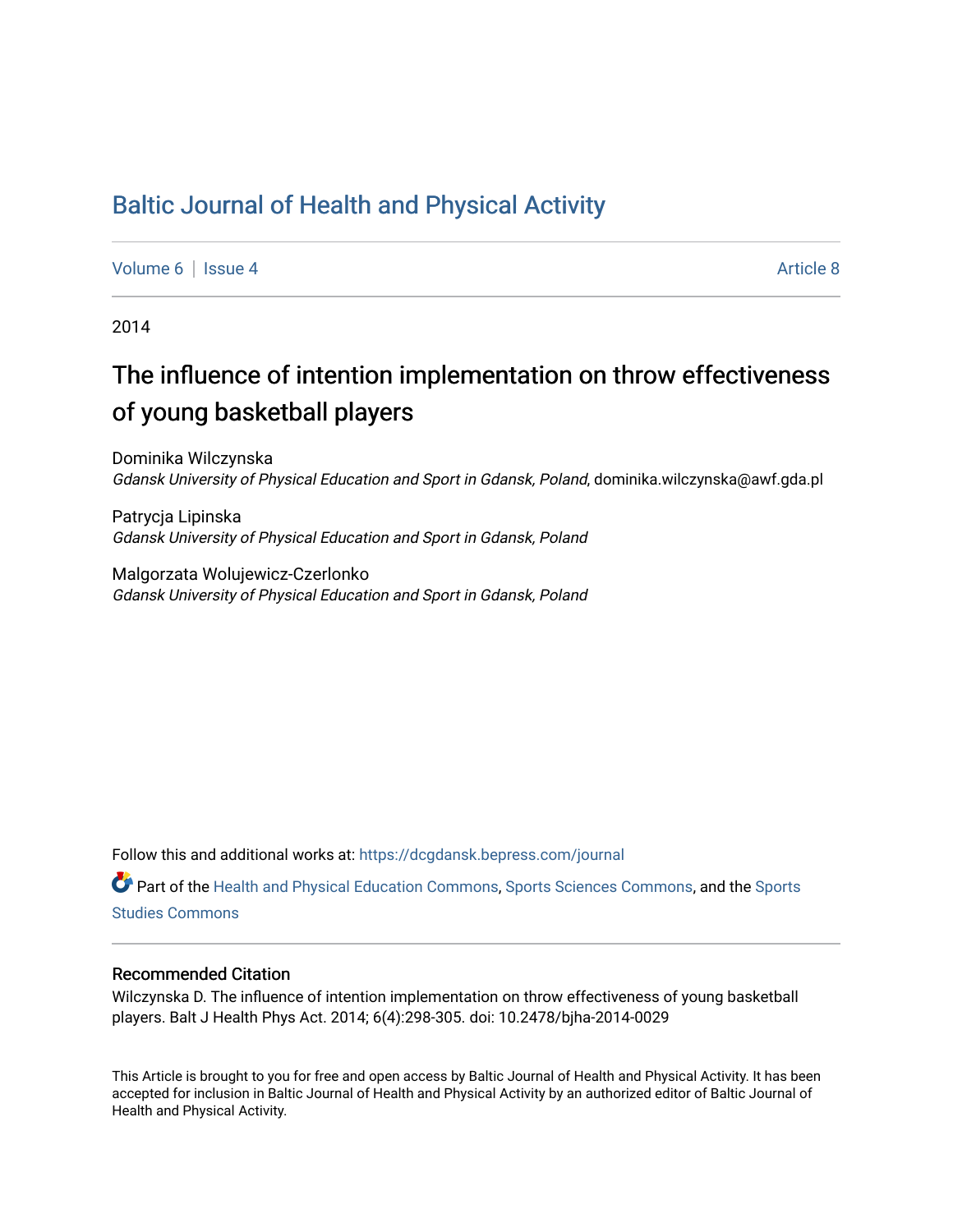

ORIGINAL ARTICLE

DOI: 10.2478/bjha-2014-0029

|                                                                                                                                                                                               | The influence of intention implementation on<br>throw effectiveness of young basketball players                                                                                                                                                                                                                                                                                                                                                                                                                                                                                                                          |
|-----------------------------------------------------------------------------------------------------------------------------------------------------------------------------------------------|--------------------------------------------------------------------------------------------------------------------------------------------------------------------------------------------------------------------------------------------------------------------------------------------------------------------------------------------------------------------------------------------------------------------------------------------------------------------------------------------------------------------------------------------------------------------------------------------------------------------------|
| <b>Authors' Contribution:</b><br>A - Study Design<br><b>B</b> - Data Collection<br>C - Statistical Analysis<br>D - Data Interpretation<br>E - Manuscript Preparation<br>F - Literature Search | Dominika Wilczynska ABCDEFG, Patrycja Lipinska BF,<br>Malgorzata Wolujewicz-Czerlonko <sup>BF</sup><br>Gdansk University of Physical Education and Sport in Gdansk, Poland                                                                                                                                                                                                                                                                                                                                                                                                                                               |
| G - Funds Collection                                                                                                                                                                          | Key words: intention implementation, action vs state orientation                                                                                                                                                                                                                                                                                                                                                                                                                                                                                                                                                         |
|                                                                                                                                                                                               | <b>Abstract</b>                                                                                                                                                                                                                                                                                                                                                                                                                                                                                                                                                                                                          |
| <b>Background:</b>                                                                                                                                                                            | The purpose of the following research was to find out the influence of imaginary train-<br>ing based on intention implementation on throw effectiveness of young basketball                                                                                                                                                                                                                                                                                                                                                                                                                                              |
| <b>Material/Methods:</b>                                                                                                                                                                      | players, both male and female in stressogenic situations. Individual differences (ac-<br>tion vs state orientation) between players were also measured in this research.<br>76 players (32 females and 44 males) in the cadet category (15-16 years old) from<br>basketball clubs of Gdansk, Gdynia and Sopot took part in this research. In the first<br>stage all players did a throw efficiency test ERPE 05 under two conditions, and their<br>heart rate was measured. Then players were randomly assigned to one of two<br>groups. The first one did imaginary training based on the influence of intention imple- |
|                                                                                                                                                                                               | mentation for 10 days, while the other did not. After 10 days ERPE 05 test under two<br>conditions was run again.<br><b>Results:</b> Test results showed that intention implementation does not influence effectiveness<br>improvement in stressogenic conditions as far as state-oriented players are con-                                                                                                                                                                                                                                                                                                              |
|                                                                                                                                                                                               | cerned, but it does lower the physiological cost of physical effort in form of a de-<br>creased heart rate.                                                                                                                                                                                                                                                                                                                                                                                                                                                                                                              |
| <b>Conclusions:</b>                                                                                                                                                                           | This research proves that visualization training based on implementation instructions<br>does influence young players' physiology and significantly lowers their heart rate un-<br>der stressogenic conditions. However useful, visualization techniques used in this<br>research still need other tests and should be applied for a longer period of time to<br>acutely show how they affect young players' mental preparation.                                                                                                                                                                                         |
| Word count: 2,923<br>Tables: 1<br>Figures: 2<br>References: 17                                                                                                                                | Received: January 2013<br>Accepted: July 2014<br>Published: December 2014                                                                                                                                                                                                                                                                                                                                                                                                                                                                                                                                                |

**Corresponding author:**  DominikaWilczynska, Ph.D. 80-442 Gdansk, Lelewela 32/4 Str., Poland Phone: 504050675 E-mail: dwilczynska@awfis.gda.pl / domiwilczynska@gmail.com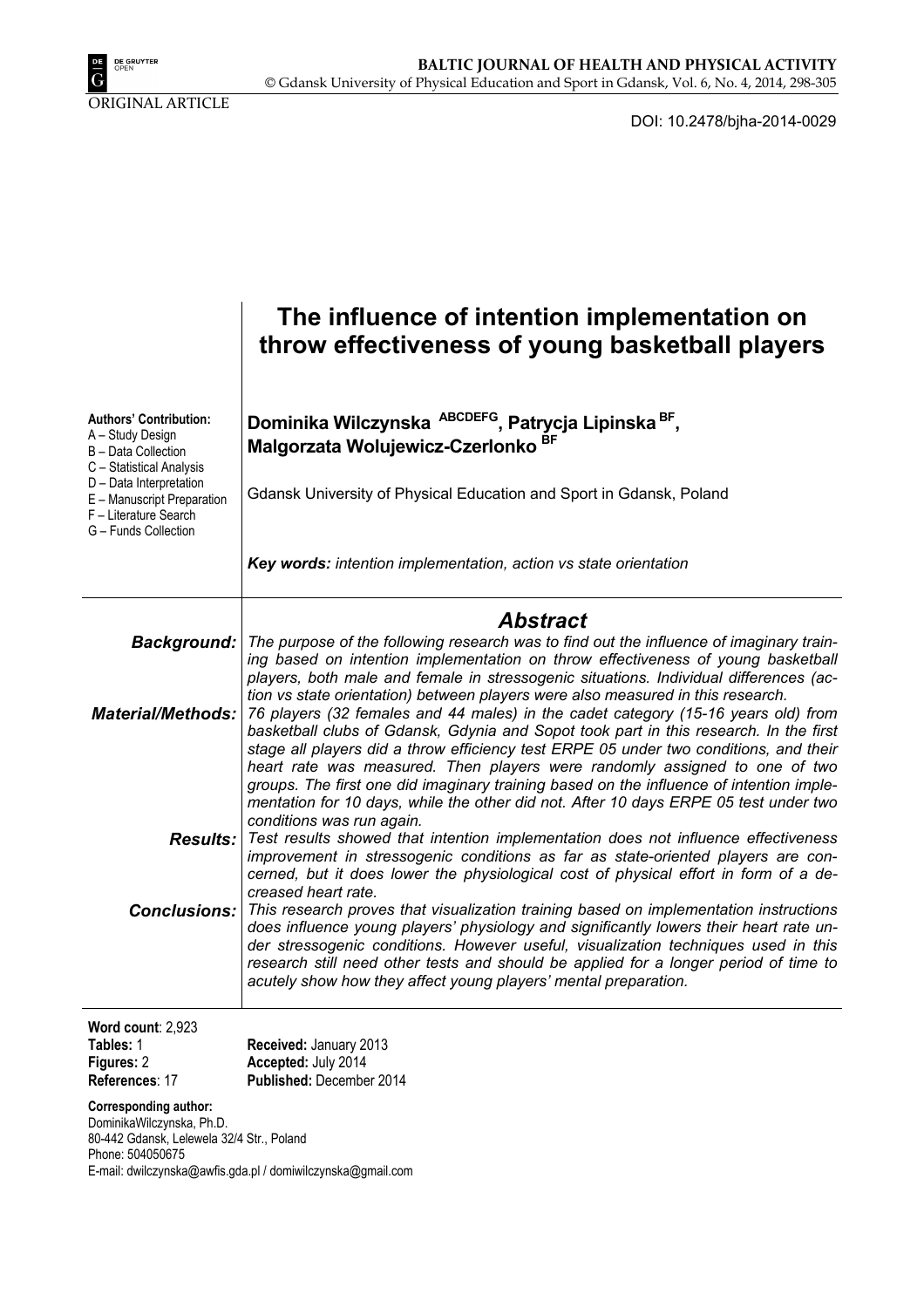#### **Introduction**

When it comes to young athlete's mental training, it is necessary to find methods enabling better self-control during sport competition. For this purpose various physioregulatory techniques are applied: ranging from relaxation techniques and meditation to all kinds of imaginary techniques, to form a tough and hardy player. It is important to individualize the process of training not only among development and improvement of motoric features, technical and tactical skills, but also among all the skills responsible for being in control of the body in order to take advantage of the body's reserves when in critical moments of competition. It also relates to the cognitive aspect: to being able to control unwanted thoughts, replace negative thoughts with positive ones, choose behaviour allowing to continue sport action and enabling satisfaction and joy from sport and also progressing effort. The usage of individually matched imaginary techniques can allow one to cope efficiently with excitement in sport competition and be a prediction of a long-term sports career [1, 2, 3, 4, 5].

In order to meet mental work individualization requirements, imaginary schemes have been created for players examined in this research. Training instructions were based on Gollwitzer model (1996) – intentions implementation: 'I intend to do X when situation Y occurs'. Extensive research shows that such schemes prepare an individual for critical moments when reaching their goal and make the recognition of these threats easier and allow using specific methods to cope with them [6, 7]. They are some kind of volitional strategies sustaining goal-oriented action through a blockage of all kinds of unwanted internal and external influences and retardation of anticipated, unwanted reactions in a disturbance situation [8]. Gollwitzer proved in his research on tennis players that intensions implementation and the 'if… then…' scheme creation considerably support persistent endeavour, especially in times when negative thoughts and emotional states appear during a tennis match. Imagining difficult situations and methods of how to cope with them would increase self-efficiency among the examined tennis players [6]. Research shows that creation of intentions implementation also influences athlete's psychological well-being. It is important that the scheme is created by the player and not imposed by someone else, a researcher or a coach, which has been taken into consideration in this work [9].

Self-regulation of athletes alsogreatly depends on individual differences, especially at the premaster level, when the player is young, not fully formed and has little competition experience. Players differ individualistically, so they can differently regulate excitement. According to Kuhl's personality theory (1996), which distinguished two types of personalities (state-oriented people vs. action-oriented people), state-oriented people have problems with affective regulation, they raise positives and neutralize negatives, which reduces their effectiveness in terms of both the cognitive, emotional and purely physical process, when facing difficulties, setbacks, stressful situations. That weakness of the internal mechanisms of self-regulation results in state-oriented people having problems with planning activities and their commencement, and deliberating defeat and failure. Ahigh level of negative affect that occurs in state-oriented people means that these people lack insight into their own preferences and needs.

By contrast, the second personality type described by Kuhl, action-oriented individuals, have an inner ease of inducing positive affect in demanding, monotonous situations and they also can reduce negative emotions associated with failure or stress. Action-oriented people feature mobilization, high activity and high efficiency of the internal mechanisms of self-regulation, so they can quickly and efficiently formulate an action plan as well as take such an action [10]. It can be assumed that aplayer who successfully and efficiently implements his/her athletic goals will be action-oriented. So action-orientation will affect athletic performance. In Marszal-Wisniewska's study (1998) on adult male and female basketball players, concerning the relationship between the athletes'efficiency and their volitional characteristics, a better performance of action-oriented athletes was revealed. The study results showed that state-oriented people regulate their energy worse and have weaker sporting achievements [11, 12]. Also, other studies on adult basketball players showed that state-oriented athletes incur higher psychological costs and also physiological ones in the form of a substantially higher heart rate in stressful situations, compared to actionoriented athletes [13, 14]. Authors found no research on young athletes concerning correlations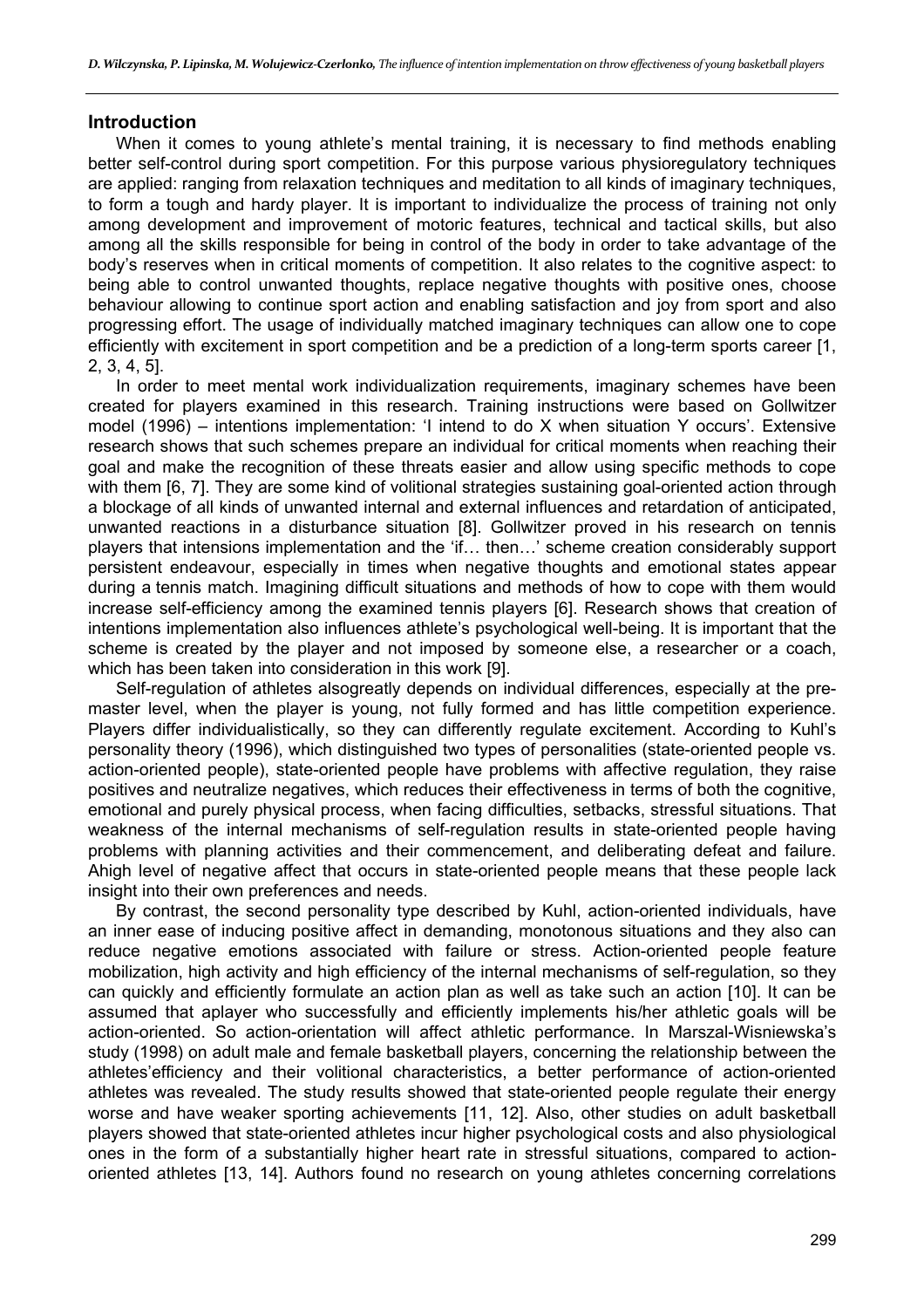between personality (state orientation and action orientation) and implementation plans, which was the main motive for that study.

Trying to bind the aspects described above, the work refers to the following hypotheses:

- 1. Implementation of intentions improves throw effectiveness of state-oriented athletes and does not affect the throw performance of action-oriented athletes in terms of "to set the record" (next match performance is dependent on the outcomes of the ERPE 05 test).
- 2. The difference in the heart rate of the state-oriented athletes under condition "to set the record" is lower after the implementation of intentions.

#### **Material and methods**

*Participants.* The study participants were youth basketball players competing in the cadet category, i.e. between 15 and 16 years of age ( $M = 15.34$ ; SD = 0.47). In this research 76 players (32 females and 44 males) took part, all from basketball clubs of Gdansk, Gdynia and Sopot: VBW GTK Gdynia, UKS de la Salle Gdansk, UKS Konrad Gdansk, UKS Bryza Kolbudy.

*Scheme and procedure.* The study proceeded in two stages. In the first stage male and female athletes performed a throw effectiveness test ERPE 05 under two conditions (training – no stress, "to set the record" – stress). Before and after each execution of the throw test the heart rate (HR) in both conditions was measured. Then the participants were randomly assigned to one of two groups. The first group performed imaginary training based on implementation of intentions, which lasted 10 days ( $N = 38$ , 16 female athletes, 22 male athletes), while the second group ( $N = 38$ , 16 female athletes, 22 male athletes) did not perform any imaginary training. After ten days, the second phase of the study took place, in which all participants repeated the ERPE 05 test under both conditions, followed the by heart rate measurement.

During the first stage, a throwing effectiveness test ERPE 05 under two conditions, in the first condition (training – no stress) the instruction was as follows: *During this training exercise we ask you to put 15 throws into the basket (10 jump shots and 5 free throws). The throws are done in the order from 1 to 10 according to the scheme shown in Fig. 1, and explained and presented by the coach. Immediately after the jump throws you perform 5 free throws. You do this attempt with two other team mates using two balls. When you perform the test, the second player collects, and the third one gives you the ball while standing on the axis of the field and facing the basket at a distance of 1 meter behind the 3-point line. The starting place for the test is under the basket. Do the test fast as possible. The instruction of the second condition ("to set the record" – stress) was: During this test do everything to perform the best and most effectively you can. Consider this task very seriously and do as many successful throws as you can, when set in the test time. Your results will be compared with the results of other players. Your performance in the coming league game depends on the effectiveness you show in that test. You have to try to do your best!* 

The heart rate (HR) in both conditions was measured with a Polar Wearlink 31 sport tester before and after each performance of the throwing test. After that the participants were asked to complete Kuhl's Action Control Scale (ACS-90).

Then the participants were randomly assigned to one of two groups. The first group performed imaginary training based on implementation of intentions, which lasted 10 days ( $N = 38$ , 16 female athletes, 22 male athletes), while the second group ( $N = 38$ , 16 female athletes, 22 male athletes) did not perform any imaginative training. After ten days, the second phase of the study took place, in which all participants repeated the ERPE 05 test under both conditions, followed by the heart rate measurement. Athletes from the first group created their own visualization based on the implementation scheme: if… then…, with the help of an experimenter (psychologist). They were also asked to complete the 10 days' calendar, where they wrote down the hour of performing the imaginary training and how they felt after it.

*Measuring tools*. *Kuhl's Action Control Scale(ACS-90).* The questionnaire for the study of differences in the action control (ACS-90) was developed by J. Kuhl (1994), based on years of research. The Polish adaptation and translation was made by M. Marszal-Wisniewska (2002). It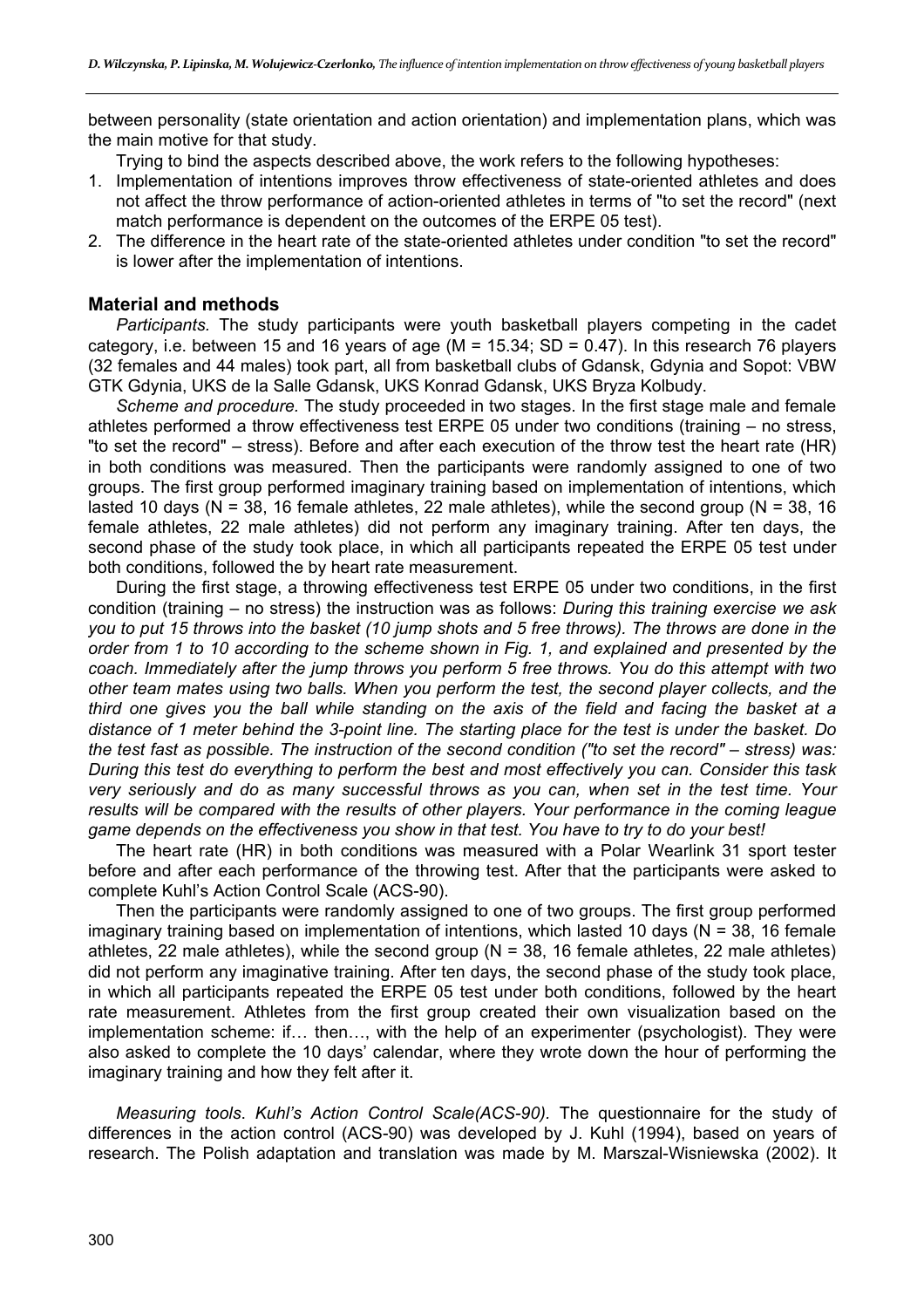consists of three subscales, consistent with orientation types highlighted by Kuhl. Each subscale contains 12 questions about different situations of everyday life. The subscales are as follows:

- 1. Action-orientation subscale in situations of failure vs state (absorption, involvement) [AOF; failure-related action-orientation vs preoccupation]. Example answer: "When I lose something very precious to me and I cannot find this anywhere, I stop thinking about it after a short time."
- 2. Action-orientation subscale in decision-making situations vs state (fluctuation) [AOD; decisionrelated action-orientation vs hesitation]. Example answer: "When I know that I need to finish something fast, it is easy for me to deal with it."
- 3. Action-orientation subscale while conducting vs variability [AOP; performance-related actionorientation vs volatility]. Example answer: "When I play a new and interesting game, it absorbs me for a long time."

The test participant has two response options indicating the action-orientation or state- -orientation / variability. The results in each scale is calculated separately. You can leave either of the scales, but never a part of the scale. The authors left the scale AOP and used the two other scales: AOF and AOD for the purpose of this study. A low score in the AOF and AOD scales indicate the state-orientation (preoccupation and hesitation). A low score on the AOP scale (below 6 points) indicates variability-orientation. According to the Kuhl theory, both the state and variability-orientation hinder the execution of the design. In contrast, a higher score (above 6 points) in the AOF and AOD subscales representaction-orientation.

*Throwing effectiveness test – ERPE 05.* TeErpe05 throwing effectiveness test consists of the execution of 10 jump throws from specific points on the basketball court, and 5 free throws. Players have 60 seconds to perform this test, 40 seconds for jump shots, and 20 seconds for free throws. One can get a maximum of 40 points. The scheme is as follows: Player 1 throws for 2 points from the corner of the court, then runs to the other side and throws for 2 points. Then again goes to the other side to the corner and throws for 3 points etc. The second player collects the ball under the basket, and the third one throws back to Player number 1 who is doing the test. The scheme is presented in Fig. 1.



Fig. 1. Scheme of the ERPE 05 test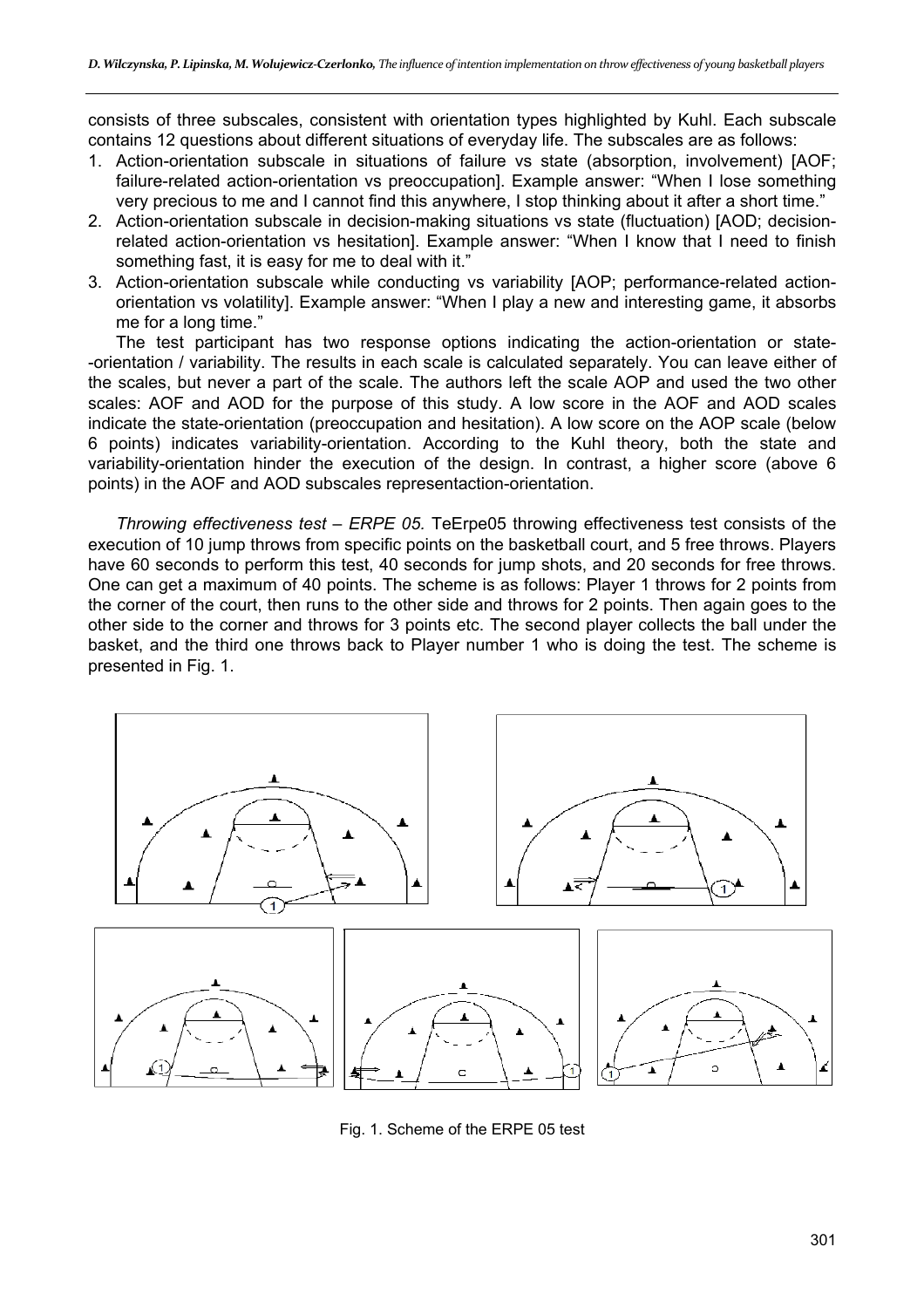## **Results**

#### **The type oforientation (the state / the action) as an indicator of a better sport outcome and the effectiveness of implementation of intentions concerning action-oriented athletes**

*Hypothesis 1: Implementation of intentions improves the throw effectiveness of state-oriented athletes and does not affect the throw performance of action-oriented athletes in terms of "to set the record".* 

In order to verify the first hypothesis, participants were divided into two groups: state-oriented people and action-oriented people on the basis of the results obtained in Action Control Scale (ACS-90. The results have been divided on the basis of the central value of 6 for each of the scales. Within the analysis only AOF and AOD scales were taken into consideration. The AOP scale was not included in the study because of its low reliability.

| Scale      | Reliability $\alpha$ Cronbach | Average scale results | Standard deviation |
|------------|-------------------------------|-----------------------|--------------------|
| <b>AOF</b> | 0.74                          | 5.79                  | 2.98               |
| AOD        | 0.65                          | 6.96                  | 2.54               |
| AOP        | 0.5                           | 8.11                  | 2.15               |

Table 1. Statistical characteristics of Action Control Scale ACS-90 in the sample of N = 76

In order to test the first hypothesis one-way analysis of variance with repeated measures was made. The analysis showed no main effect of implementation F  $(1,72) = 0.43$ , n.i., state-orientation and action-orientation for the scale AOD F (1,72) = 0.02, n.i., than for the scale AOF F (1.72) = 0.1, n.i., and interaction effects: implementation and scale AOD F (1,72) = 0.86, n.i., and the implementation and scale AOF F  $(1,72) = 0.08$ , n.i.

#### **The impact of implementation of intentions on the reduction of physiological parameters in athletes before and after exercise**

*Hypothesis 2: The difference in heart rate of the state-oriented athletes under condition "to set the record" is smaller after the implementation of intentions.* 

The analysis of the second hypothesis showed a significant effect of imaginary training (implementation intentions) on difference in the heart rate (HR) among state-oriented athletes in the situations of decision-making under stress conditions (performing ERPE 05 test "to set the record"). Student's t-test for independent samples was made, which revealed significant differences in the heart rate (HR) of state-oriented athletes in the situations of failure t (44) = 2.12;  $p$  < 0.05, prior to implementation (M= 48.45, SD = 28.83), after implementation (M = 42.45, SD = 13.92) and state-oriented athletes in decision-making situations of t (30) = 2 26;  $p < 0.05$ , prior to implementation (M = 45.57, SD = 13.92) and after implementation (M = 40.36, SD = 15.39). Physiological parameters during the ERPE 05 test performance "to set the record" were significantly decreased among state-oriented athletes who did 10-day imaginary training (the first group). The results are presented in Figure 2.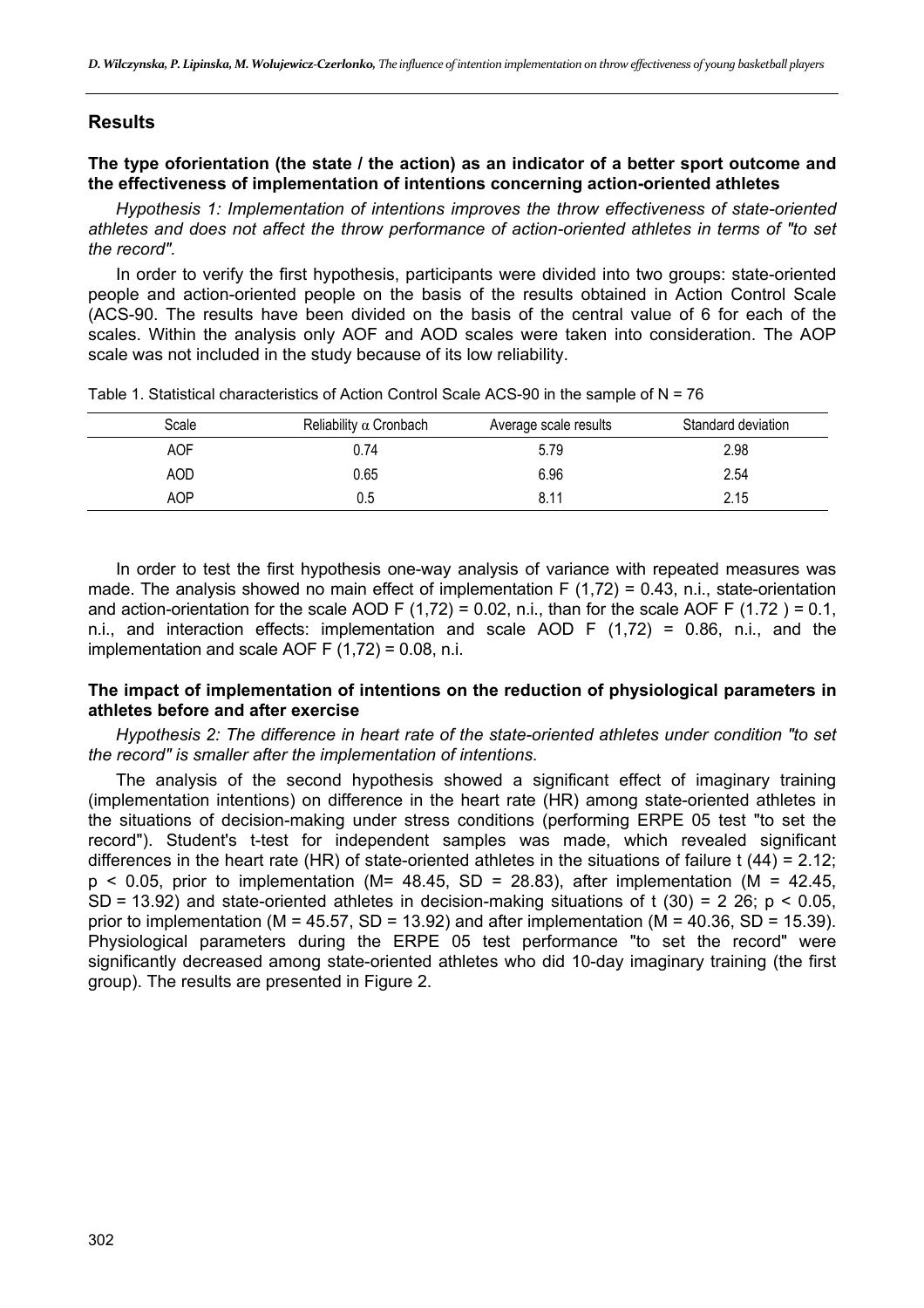

Fig. 2. The average marginal difference in the heart rate (HR) among state-oriented athletes performing the Erpe 05 throwing effectiveness test "to set the record"

#### **Discussion**

The purpose of the study was to verify whether visualization training, based on the implementation intentions scheme of difficult situations in sports, may affect the throwing effectiveness of young basketball players. The implementation intentions are cognitive creation schemes which one creates to cope with critical situations taking place at different times of human activity [8], in this study a difficult situation connected with sport performance. In order to objectively examine the presumed impact of imaginary training based on implementation intensions schemes, the ERPE 05 test was used to estimate the throwing effectiveness of young basketball players. The creation of the implementation of the intention allows one to control the situation, but producing them in the mind largely depends on the imagination abilities of the individual. The imagination of a persistent person leads to continuation of the action [11]. Imagery in sport performance has been used for many years, and it brought a very positive effect on athletes'self-regulation during starting conditions, reducing the impact of stressful situations on their psychomotor system [4, 5, 15]. Recently sports psychologists also use implementation plans to prepare athletes for better control of unwanted thoughts and behaviours that interfere with concentration and do not allow for the effective continuation of sports activities [16]. However, this practice involves highly skilled athletes.

This study was designed to check whether young female and male basketball players (under 16 years old) may improve their efficiency through the use of visualization based on implementation intentions schemes, especially under conditions of stress ("to set the record" condition). But not only has the cognitive aspect an impact on a player's behaviour during competition. Also individual differencesas well as the physiological response to stress plays an important role in athletes coping with difficult situations. The research among athletes has shown that high arousal and experiencing a high level of cognitive anxiety may cause failure [17]. Kuhl's concept of personality emphasizes that state-oriented individuals have problems with affect regulation [10] as a stressful situation and rumination may cause strongly psychosomatic experience for the players. By contrast, action-oriented athletes quickly close unwanted thoughts and focus on remaining effective in activity [6].

However, the study did not confirm the effect of implementation intentions on the effectiveness of young athletes in stress condition ("to set the record"). State-oriented players did not improve their effectiveness after visualization training based on implementation intentions schemes in both failure and decision-making situations. We may come to the conclusion that imaginary training did not bring the desired effects. However, agreement to use imaginary training, as an attractive and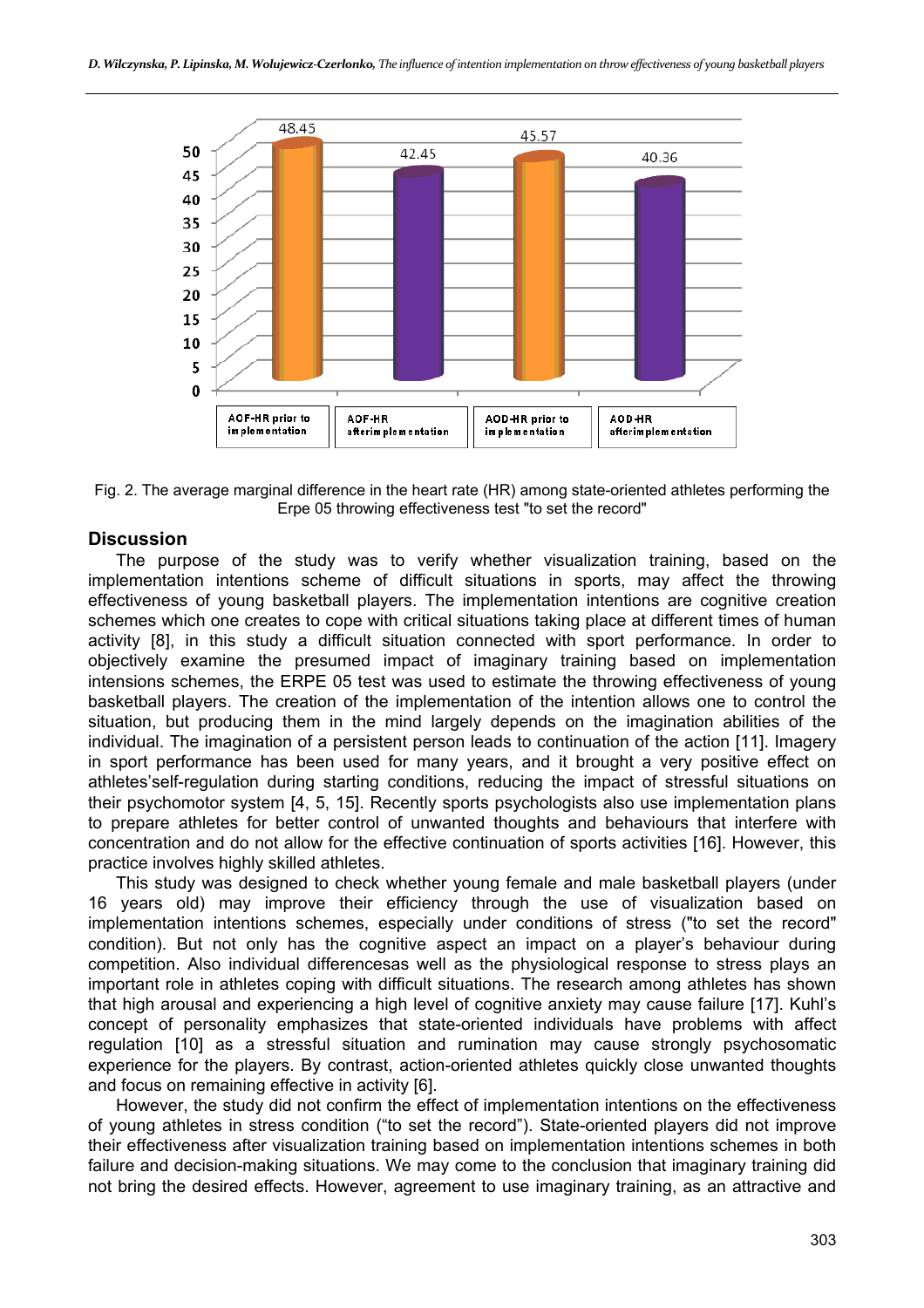little time-consuming form of mental training for young female and male basketball players, lead authors and coaches to the assumption that it will have a positive training effect.

The research on physiological parameters of the stress response confirms the idea contained in the hypothesis. The difference in the heart rate (HR) among state-oriented young basketball players decreased significantly after 10-day visualization training based on implementation of intention schemesin both failure and decision-making situations in stress conditions ("to set the record"), which may demonstrate the effectiveness of those instructions.

#### **Conclusions**

It is widely known that visualization, as a kind of cognitive training and self-regulation technique, plays an important role in the process of training and performance. However, the results of this study did not confirm the hypothesis, and there was no effect of imaginary training based on implementation intentions schemes on throwing effectiveness of young basketball players. The reason may be the fact that the male and female athletes were in the wrong period of training in order to bring this kind of method effect. All kinds of visualization techniques and other mental techniques should start in the first part of the preparatory period. Also the conditions of the experiment should be more controlled and probably the psychologist or the coach should read the instructions of visualization and not the player himself.

The second hypothesis confirmed that visualization training may help lower physiological parameters, such as the heart rate, measured instressful conditions. Regular visualization training may in the future allow young players to respond to stressful situations automatically and improve their self-regulation during competition and other critical and difficult situations which occur in sport.

## **References**

- 1. Graczyk M, Dworakowska B. Ksztaltowanie bezposredniej gotowosci psychicznej do startu [Evolution of directmental readiness to start]. In: Klodecka-Rozalska J, editor. Przekraczanie umyslem mozliwosci ciała [Crossing possibilities of the body with the mind]. Warszawa: Wydawnictwo Centralnego Osrodka Sportu; 1996, 56-65.Polish.
- 2. Henschen KP. Wykorzystanie umyslu w czasie zawodow [The use of mind during competition]. In: Klodecka-Rozalska J, editor. Przekraczanie umysłem możliwości ciała [Crossing possibilities of the body with the mind]. Warszawa: Wydawnictwo Centralnego Osrodka Sportu; 1996, 10-15.Polish.
- 3. Klodecka-Rozalska J. Radzimy sobie ze stresem w sporcie. Przewodnik do relaksacji i treningu umyslowego dla sportowcow [Coping with stress in sports. Guide to relaxation and mentaltraining for athletes]. Warszawa: Wydawnictwo Centralnego Osrodka Sportu; 1993. Polish.
- 4. Luszczynska A. Psychologia sportu i aktywnosci fizycznej. Zagadnienia kliniczne [Psychology of sport and physical activity. Clinical issues]. Warszawa: Wydawnictwo Naukowe PWN; 2011. Polish.
- 5. Nowicki D. Trening relaksacyjny i wyobrazeniowy w procesie przygotowania startowego [Relaxation and imaginary training in the process of preparation to start]. In: Klodecka-Rozalska J, editor. Przekraczanie umysłem mozliwośsi ciala [Crossing possibilities of the body with the mind]. Warszawa: Wydawnictwo Centralnego Osrodka Sportu;1996, 40-56.Polish.
- 6. Achtziger A, Gollwitzer P, Sheeran P. Implementation intentions and shielding goal striving from unwanted thoughts and feelings. Pers Soc Psychol B. 2008;34:381-393.
- 7. Gollwitzer PM, Sheeran P. Implementation intentions and goal achievement: A meta analisys of effects and processes. Adv Exp Soc Psychol. 2006;38:68-119.
- 8. Strelau J, Dolinski D. Psychologia. Podrecznik akademicki, tom 1 [Psychology. Academic Handbook, vol. 1]. Gdańsk: Gdanskie Wydawnictwo Naukowe; 2008. Polish.
- 9. Smith A, Ntoumanis N, Duda J. An investigation of coach behaviors, goal motives, and implementation intentions as predictors of well-being in sport. J Appl Sport Psychol. 2010; 22, 17-33.
- 10. Kadzikowska-Wrzosek R. Subiektywna ocena postępu w realizacji celow. Wpływ implementacji intencji oraz roznic indywidualnych w sposobie formułowania celow i w sile woli [Subjective evaluation of progress in achieving the objectives. The impact of the implementation of intentions and individual differences in the formulation of the goals and the power of will]. Psychologia Spoleczna, 2011;16(1):49-66. Polish.
- 11. Lukaszewski W, Marszal-Wisniewska M. Wytrwałosc w dzialaniu. Wyznaczniki sytuacyjne i osobowosciowe [Tenacity in action. Situational and personality determinants]. Gdansk: Gdanskie Wydawnictwo Psychologiczne; 2006. Polish.